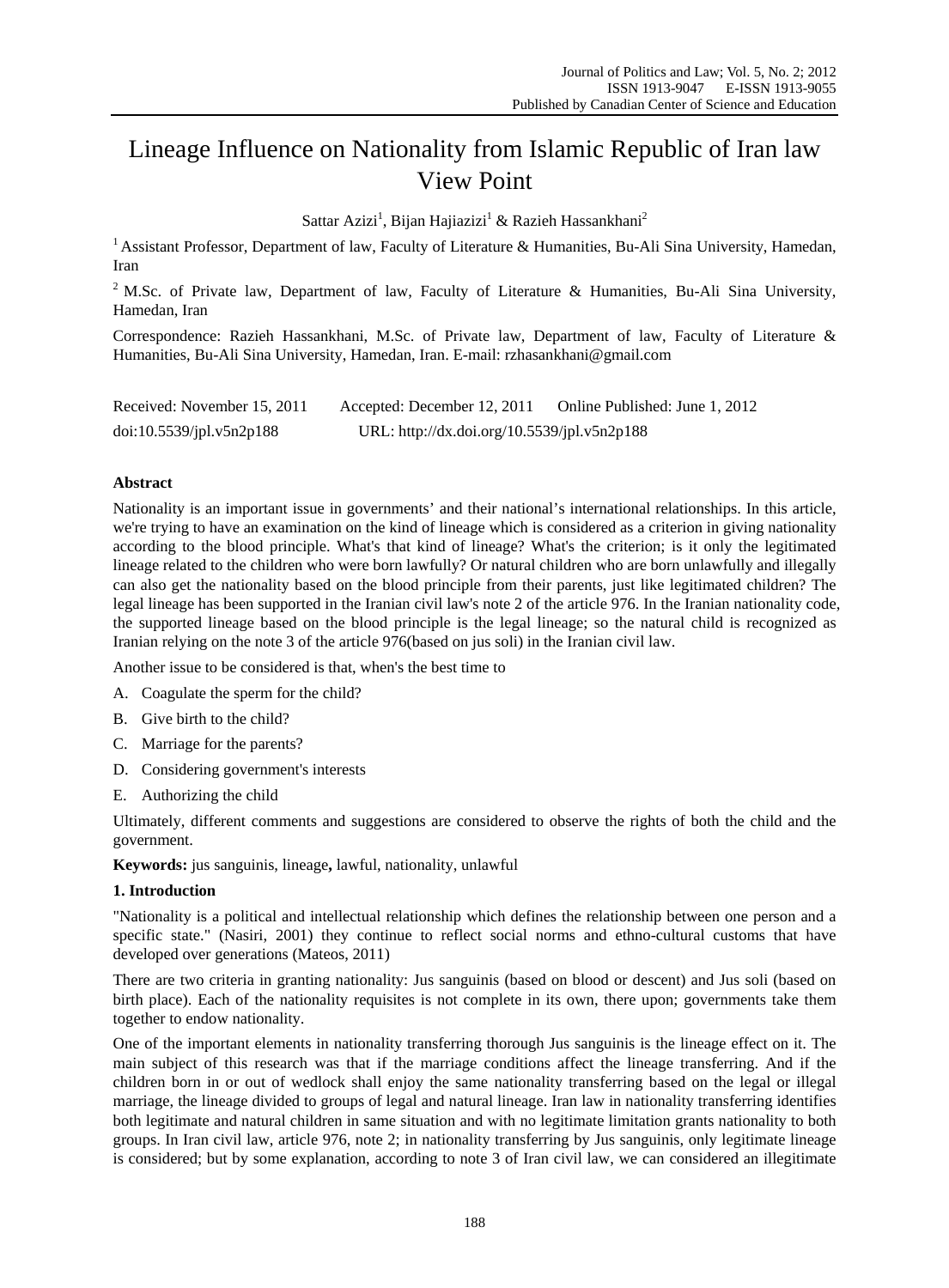child as an Iranian national. Another important issue is the time of nationality transferring to child thorough Jus sanguinis system. In this regard some criteria are proposed and some explanations are presented.

#### **2. Definition of Lineage and its Types**

The word "lineage" can be surveyed from different points of view; including the general definition which comes as: "the sheer family relationship" and the specific definition which comes as: "family relationship based on blood (hematology)".

There's also a more particular definition which says: "the relationship between the child and parents". From another point of view, there are two kinds of lineage: lawful and unlawful. The lawful lineage has also two types: A) Real lawful lineage due to a legal and lawful marriage B) Appointed lawful lineage in which there's a concept of presence of copulation (Daneshpajouh, 2003).

There's no legal relationship of copulation or any concept of marriage in the unlawful lineage as well. Different of lineage can be summarized in figure 1.

### **3. Lawful Lineage**

According to 2 clause of 976 article of Iran civil law:

"Those born Iran or outside whose fathers are Iranian." considered to be Iranian subjects.

Therefore, a child who's born from an Iranian father is considered Iranian, although his mother is a citizen of another country or even was born in another country. Considering that the legislator always regards a lawful and legal marriage as a valid one, a lawful and legal child is considered as a valid one and thus will be legislated by the legislator unless a new law is legislated.

The lineage is lawful only in case of the parents being legally married when copulated; whether a permanent or temporary marriage. One another of lawful lineage is the lineage relative to sexual inter course through mistake. According to Article 1165 of the civil code of Iran - A child born after such mistaken sexual intercourse will belong to the Party who made a mistake and if both parties were in error child belongs to both of them

Article 1166 - If marriage between the parents of a child is illegitimate owing to the

Existence of any legal impediment, the relation of the child to that one of the parents who

Was ignorant of the existence of the impediment is legitimate, and its relation to the other

Party is illegitimate. If both parents were ignorant of the impediment, the relationship of

Both of them to the child are legitimate.

#### **4. Natural Child Nationality**

Article 976 in the civil law of Iran is not empty of ambiguities; for example, the one which refers to natural child (illegal child) nationality. Some include this in the note II of the article and as a result, consider the child an Iranian citizen. But most of commentators don't include the child in this note since he/she is an illegal child (Daneshpajouh, 2003).

Therefore, the main reasons behind the dispute refer to different points of view around the consequent influences on the lineage and joining/ not joining of the natural child to his/her father.

#### **5. Lineage in the Iranian Nationality Law**

The child will get his/her father's nationality only if he's born legally or is legally considered joined to his father according to the civil law.

According article 1167 of civil law of Iran:

"A child born of adultery shall not belong to the adulterer"

Since the legislature doesn't recognize a parental relationship to such a child, then nationality can't be given to the child through this (Madani, 1993).

So, we can say that such a child can't have an Iranian nationality through jus sanguine.

Thus, nationality through jus sanguine means father's nationality while the child is born. The child's descent to his father must be legal as well (Saljouqi, 1998)

Inspired by Islamic rules, the Iranian civil law doesn't recognize some rights for the illegal children. According to the article 1167 in the civil law, a child born from an adultery has no join with his father; so summing up the notes 1 and 3 in the article 976 of the Iranian civil law which say that all the residential people in Iran are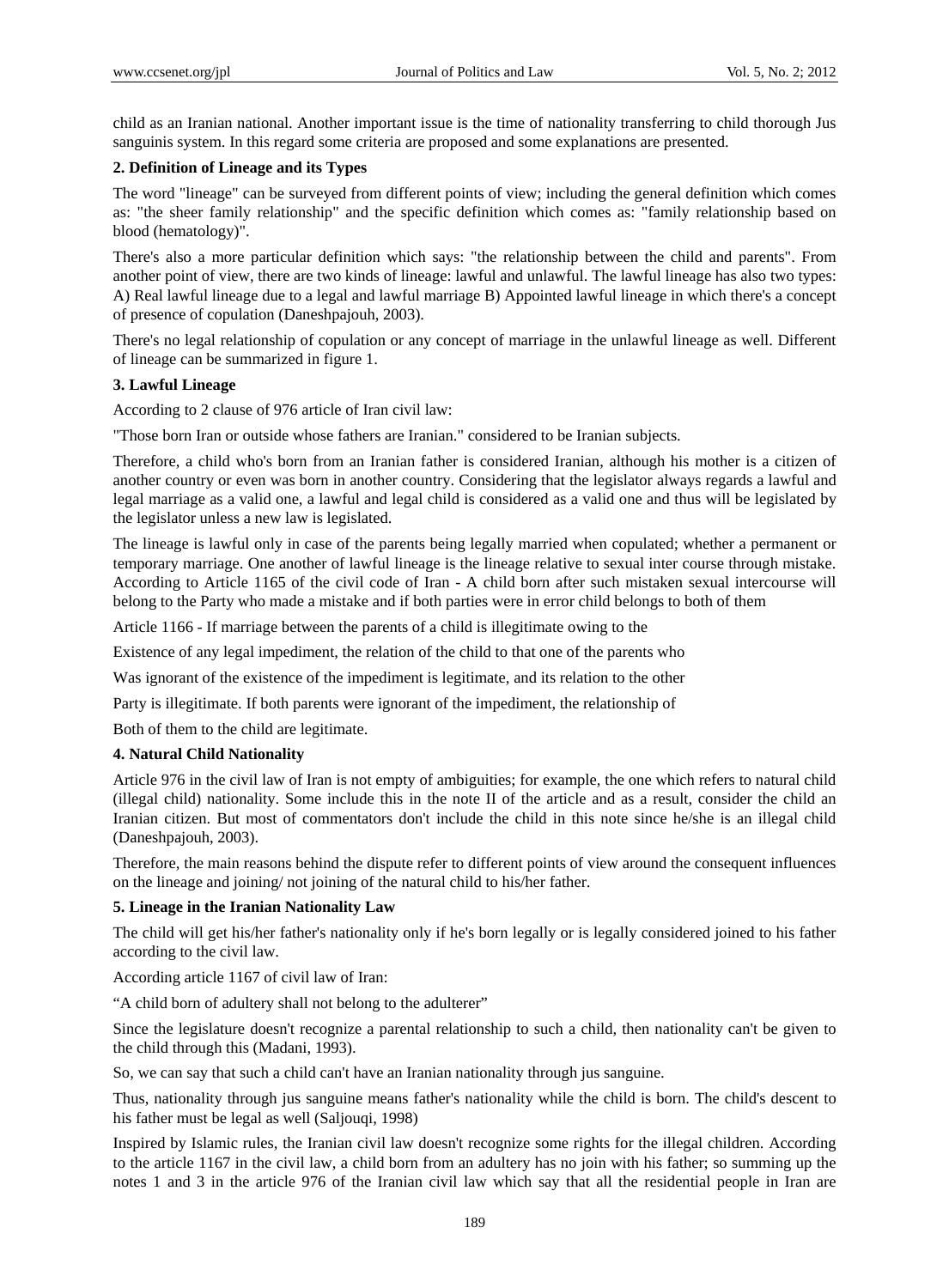considered as Iranian except those people whose non-Iranian nationality is certain, and on the other hand, all the people born in Iran are considered Iranian even if their parents are not certain, so as a result we can say that the illegal children whose parents deny them, in case of being born in Iran, fall also into that category of Iranian residents which their non-Iranian nationality is not certain, so they are considered as Iranians, since their parents are not certain and definite (Arfa'enia, 1991).

Notes 1 and 3 of article 976 of the Iranian civil law:

Article 976: The following persons are considered to be Iranian subjects:

Note 1: "All persons residing in Iran except those whose foreign nationality are established if their documents of nationality have not been objected to by the Iranian Government."

Note3: "Those born Iran or outside whose fathers are Iranian."

Therefore, we could say that whenever the law's talking about parents or children, it means legal parents or children, not illegal ones.

From another point of view; everyone has to have a home country and in case of the legislature won't let the illegal child to be joined with his father, inevitably has to determine a nationality for him, and there's no reason to determine a nationality for an illegal child except his father's, because if the right of having father's nationality is taken away, this child has no home country and confirming the existence of people with no home country by the legislature is contrary to his duties (Ameri, 1988).

There has to be a difference between an illegal child who's born from an Iranian father in Iran, and an illegal child who's born from an Iranian father in a foreign country.

Case 1; the child born from an Iranian father in Iran: in this case, Iranian nationality is given to the child; but since the child who's born from adultery is not joined with his father, the child's nationality will be due to the note 1 or note 3 in the article 976, not note 2 which is allocated to being born from a legal father (Azizi, 2009).

Article 976: The following persons are considered to be Iranian subjects:

Note 2: "Those born Iran or outside whose fathers are Iranian."

Case 2; the child born from an Iranian father in a foreign country: it's due to the rules of the place of birth.

There are some criticisms upon this category. For example in case 1, it's based on the soil system, not jus sanguine. On the other hand, the parents of the illegal child may be quite certain and definite; in this case, the child is not considered as an Iranian citizen anymore, due to the note 3 in article 976 and based on jus sanguine as well, since it's only included in civil law's note 3 of article 976 if the parents are uncertain, but in case of revealing that the child is illegal, his Iranian nationality is under doubt.

Due to the article 1167 on the civil law, critics exclude an Iranian father's illegal child from the note 2 in article 976 and only recognize him as an Iranian citizen if he's born in Iran based on soil system, not jus-sanguine. It must be indicated that the subject of article 1167 is exclusively about inheritance in the legal and civil area and is not related to nationality. Since nationality rules are compiled under the influence of the society common rights, it's good to say that nationality follows the international changes rather than Islamic rules. Also, from the Islamic point of view the results would be the same in which there's no difference between a legal and an illegal child in case of transferring the nationality through jus sanguine. Therefore, these children are included in the civil law's note 2 of the article 976. So, these children are a part of Iranian nation and it's not in the government's interests to leave them with no home country or nationality (Daneshpajouh, 2003).

Principals and basis o nationality law is listed as bellow:

- 1) Each person must have nationality
- 2) No person can have more than one nationality
- 3) Nationality is not a permanent and interminable (continual) issue.

Necessity of this principal is rational and logical because people lives in the community and the international order (discipline) required that each person belongs to a community to this rights and obligations identified.

Governments attempt is that identify their nationals by regulative appropriate nationality rules.

This principle 1 is mentioned in the introduction of Hague Convention of Nationality Laws 1930 and the universal declaration of Human Rights.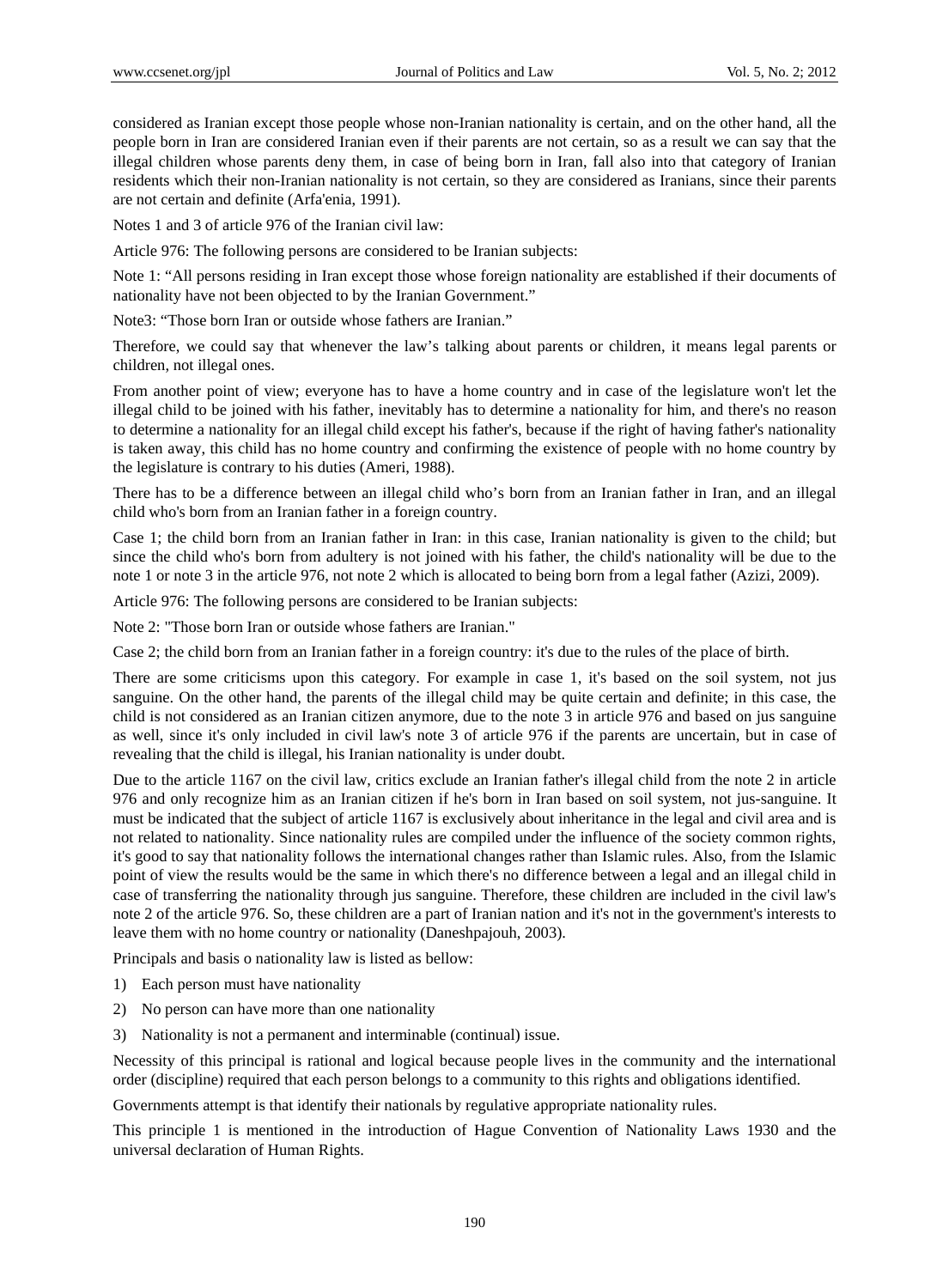Although some times may be persons who have not any nationality and referred as statelessness persons one reason of statelessness is the illegal issue.

Therefore resolve the statelessness condition relative to person as well as for conservation of international peace and security is essential. For this reasons, to how very international agreements are set up for prevention of statelessness some of these agreements are:

- 1) Hague Convention on Conflict of Nationality Laws 1930
- 2) Convention Relating to the Status of Stateless Persons 1954

#### **6. Time to Give Nationality to the Child Based on Jus Sanguine**

Another issue to be considered is that, when's the best time to Impose the nationality based on the blood principle?

- i. Coagulate the sperm for the child?
- ii. Give birth to the child?
- iii. Marriage for the parents?
- iv. Considering government's interests
- v. Authorizing the child

#### *6. 1 The Parents' Marriage Time Nationality*

Sometimes it may be considered that the valid time for giving the father's nationality to the child is the date of that marriage occurred. So there's unlikely to consider the date of marriage; since the time of giving nationality to the child and date of marriage are two different subjects. The essential of every marriage is not to have children, and also the time between getting married and having a child is not consistently the same; therefore, marriage could not be a criterion for the nationality status (Madani1993). Moreover, this theory's not comprehensive, since the sperm may be coagulated before marriage and the parents marry after the child is born and so legalize the child- according to the most countries rules-; during this time, the child has no nationality.

#### *6.2 Nationality status during sperm coagulation*

The followers of this theory believe that to determine the child's nationality, the time when the sperm was coagulated has to be considered and then father's nationality must impose to the child.

Despite it's almost near to reality, most of legal authors refuse it and the main reason behind is the uncertainty of the exact date of sperm coagulation. It's not reasonable to give nationality to something doubtful (Nasiri, 2001).

#### *6.3 Considering Government's Interests*

Nationality belongs to a government's general rights and jurisdiction and it's a political relationship in essence. Since every government considers the society's interests in case of authorizing nationality, they determined that an Iranian nationality is good for the child (Nasiri, 2001). So it seems that both groups are going to go extremes. Since nationality is essentially political, applying to this theory lead to disorder in relationships between the governments; because not only isn't certain the exact date of the sperm coagulation, but also the child may have two or none nationality, that is the both countries may give nationality to the child and on the other hand, the both refuse to give nationality. Moreover, the government's interests are not some clear defined rules.

#### *6.4 Authorizing the Child*

The followers of this theory say that admitting the father's nationality while sperm coagulating is a right for the child, not an imposition; therefore the child has the sperm-coagulating time nationality only in case of having it chosen when grown up/adult (Nasehi, 1996).

Although this theory's ideal and mostly secure the individual's interests, but represents no clear rules. An individual's interests are different from time to time and place to place; while it's crucial to have a clear rule to authorize the nationality. Moreover, authorizing nationality -which is essentially political- to individuals is illegal and unreasonable. Also, in some cases in which the government considers a legal character for the child before birth, it's merely on the issued like inheritance, will and possession, not on the general rights area.

#### *6.5 The Child's Date of Birth*

According to this theory, the criterion to determine the child's nationality is his father's nationality while being born. One problem here is that what if the father dies before the child birth? Although some legal authorities such as Weis believe that the father's nationality is gone when he dies and it's impossible to authorize the child,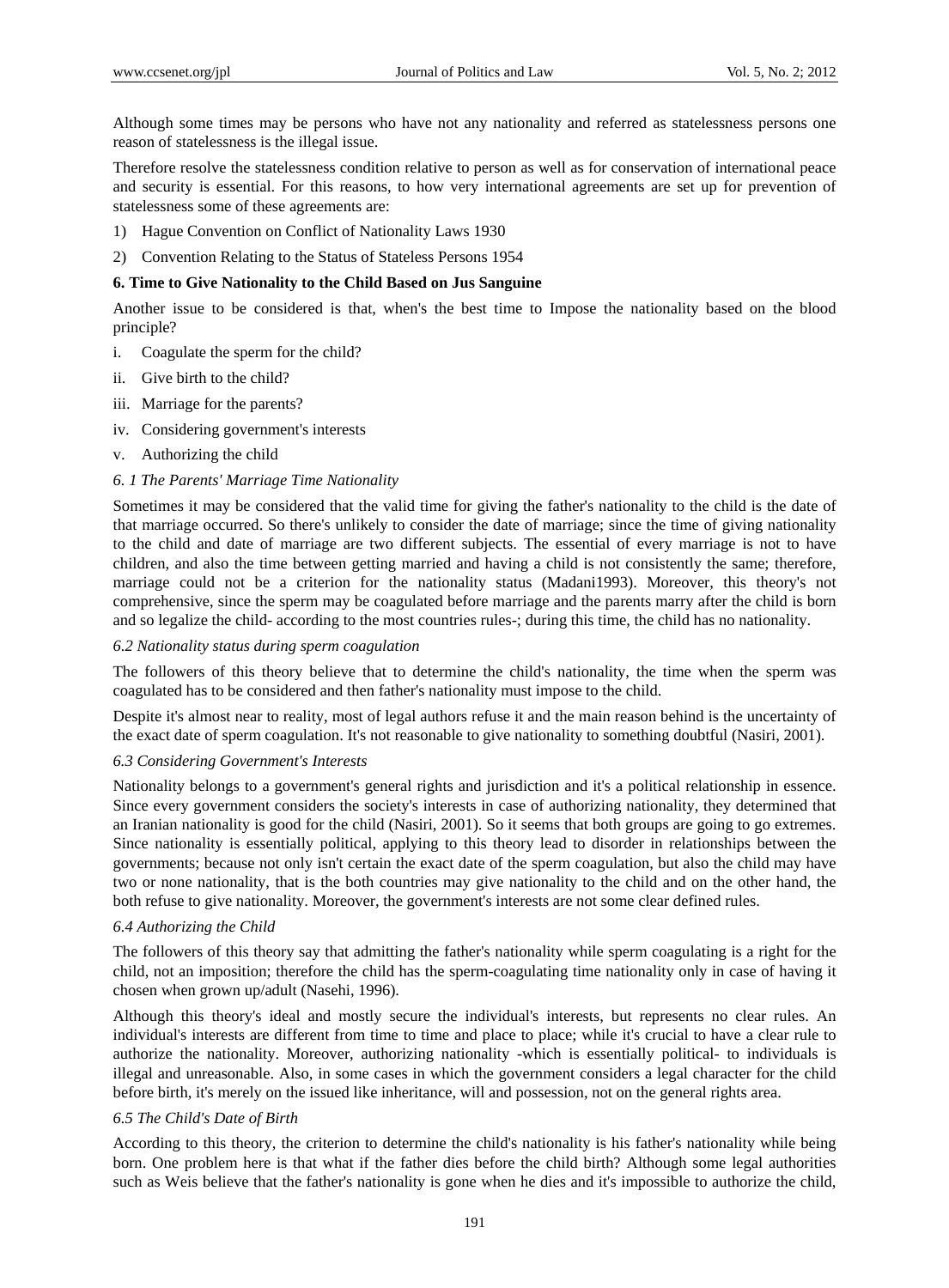so the child has to be authorized as his mother's nationality (Ameri, 1988), but since nationality is a political relationship that the legislature get it assumed and doesn't go off in case of death, and on the other hand the mother's lineage hasn't been identified by the legislature, therefore the child possesses a nationality as his father's while dying.

Ultimately, it's clear that distinguishing the exact and scientific date of sperm coagulation is not possible now on; so it doesn't seem sensible to determine the nationality- which is the origin of some important consequence in one's life- based on a doubtful hypothesis. On the date of sperm coagulation we have to indicate that birth is something evident, perceptible and easy to record its date; while, on the other hand, the date of sperm coagulation- in all cases- cannot be evident. So nationality mustn't be depended on a doubtful date.

#### **7. Results**

Nationality is one of the important subjects in international relationship between governments and their nationals.

Nationality is the status of belonging to a particular nation by origin, berth or naturalization.

Nationality is a political and spiritual relationship in attaching a person to a government.

There are two criteria in granting nationality: Jus sanguinis (based on blood or descent) and Jus soli (based on birth place). Jus sanguinis (based on blood or descent)

One of the important issues in the blood principle is about the type of lineage that is supported on nationality transferring based on blood principle. That is, the lineage that is depended on the marriage-which is occurred legally or illegally- is divided to natural and legal lineage. The legal lineage has been supported in the Iranian civil law's note 2 of the article 976.

In the Iranian nationality code, the supported lineage based on the blood principle is the legal lineage; so the natural child is recognized as Iranian only relying on the note 3 of the article 976(based on jus soli) in the Iranian civil law.

One of the important issues in Jus sanguinis system is the time of nationality transferring through this system from parents to their child. In this regard some criteria are defined such as time of birth, semen formation and the time which the person has more gain or may this be proper to define for son child the choice right.

#### **References**

Ameri, J. (1988). *Private international law* (2<sup>nd</sup> edition), Tehran, Agah publication

Arfa'enia, B. (1991). *Private international law*, First volume, (2nd publication), Tehran, Marvi publication

- Azizi, S (2009), *Studying of Nationality*. lesson booklet, Private international law, Hamedan, Bu-Ali Sina University
- Daneshpajouh, M (2003). Nationality of natural child in Iranian Law, Hawzah and university publication, 9<sup>th</sup> year, number 36, pages 40-74

Madani, S. J (1993). *Private international law*, ( $2<sup>nd</sup>$  edition), Tehran, Ganje Danesh publication

- Mateos P, Longley PA, O'Sullivan D (2011). Ethnicity and Population Structure in Personal Naming Networks PLoS ONE 6(9): e22943. http://dx.doi.org/10.1371/journal.pone.0022943
- Nasehi. A (1996). *Original Nationality in Iranian Law (comparative study)*, Thesis submitted for Master Degree, Tarbiat modares University

Nasiri, Mohammad. (2001). *Private international law*. (8<sup>th</sup> edition), Tehran, Agah publication

Saljougi. M (1998). *Private international law*, First volume, Tehran, Dadgostar publication

The Civil Code of Islamic Republic of Iran